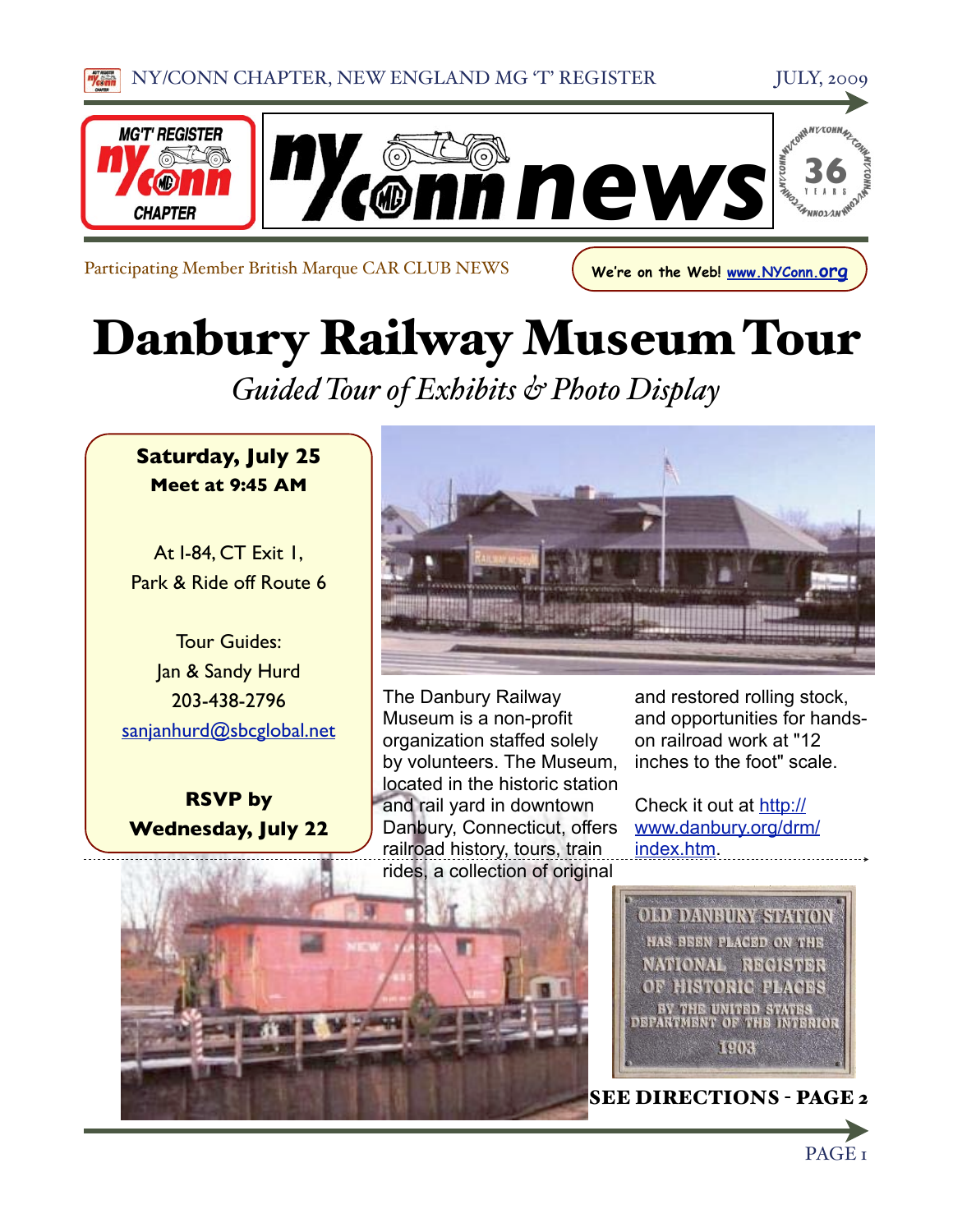#### DIRECTIONS

**Saturday, July 25th** - meet 9:45 AM at I-84, CT exit 1, at the park and drive off Route 6. We'll leave at 10:15 sharp for the Danbury Railway Museum (corner of White Street and Patriot's Drive, tel. (203) 778-8337. The personnel are expecting us about 11 AM. We will park in the volunteer's lot near the old trains so we can easily see them and take car/ train pictures. **Group rate: \$5.00 each**.

**Parking for the Railroad Museum.** The volunteer's lot Is off Patriot Drive at the middle traffic light which is on the back side of the train yard from the Museum. This is the entrance to the commuter lot for the trains to NY. As you enter the lot, take a left to the sign

that states "Railroad Property - No Trespassing". We will go through that gate and park in the train area and not the White Street lot. Should be some one at the gate to let us in.

We will leave the

museum about 12:30 for lunch at The Hearth in Brookfield going out White St. and north on Route 7 (tel. 203-775-3360). If someone is to meet us for lunch, the Hearth is between Brookfield four corners and the 4-lane Rt. 7. The restaurant is expecting "the Hurd party" at 1 PM. The daily special meals run \$8.99 and include soup or salad, 6-8 different meat/fish/vegetarian main dishes with potatoes and vegetable of the day, bread and butter. The regular menu will also be available: everything from hamburgers, sandwiches, main dish salads. Dutch treat.

 Federal Road (old Route 7) is filled with interesting

stores all the way back to I-84, including:The Danbury Stew Leonard's, Jo-Anne's, Office Max, T J Max, Michael's, Costco, Shop Rite, Bed, Bath and Beyond, etc.

#### **Call 203-438-2796 or e-mail: [sanjanhurd@sbcglobal.net](mailto:sanjanhurd@sbcglobal.net) by Wednesday, July 22. Thank you.**

 If you wish to meet us at The Danbury Railway Museum, or at The Hearth contact us for special instructions. We will also have GPS coordinates for the 3 stops. Day of the tour we can also be reached on our cell phone (203) 947-3665.



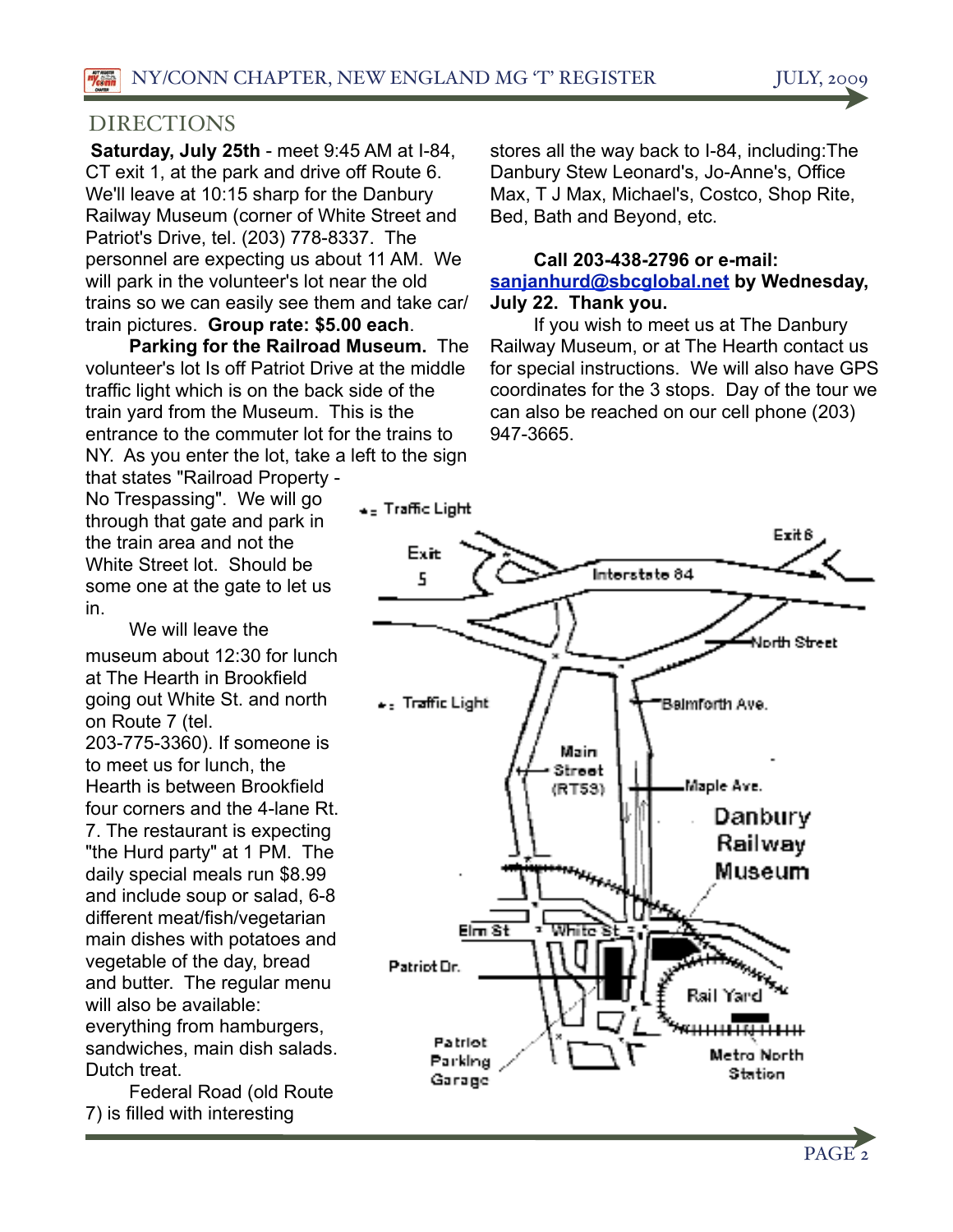# **Penetrants For Rusted Nuts**<br>From the Octagram, Newsletter of the MGs of Baltimore, July 1<br>Submitted by Ranney Dohogne & Jim Duke/Janel Demick

Machinist's Workshop magazine actually tested penetrants for break out torque on rusted nuts. They arranged a subjective test of all the popular penetrants with the control being the torque required to remove the nut from a "scientifically rusted" environment. Penetrating oil Average load\*

| a number of stressing next control a by the banging and those |  |
|---------------------------------------------------------------|--|
| None   516 pounds                                             |  |
| WD-40  238 pounds                                             |  |
| PB Blaster  214 pounds                                        |  |
| Liquid Wrench  127 pounds                                     |  |

Kano Kroil ............ 106 pounds ATF-Acetone mix....53 pounds

The ATF-Acetone mix was a "home brew" mix of 50-50 automatic transmission fluid and acetone. Note the "home brew" was better than any commercial product in this one particular test. Our local machinist group mixed up a batch and we all now use it with equally good results. Note also that "Liquid Wrench" is about as good as "Kroil" for about 20% of the price. Your experience may vary, etc., etc.



#### **Contacts**

NY/Conn Website: [www.nyconn.org](http://www.nyconn.org)

#### **Charley Robinson**

Managing Director Newsletter Editor 10 Bradley Lane Sandy Hook, CT 06482 203-270-1244 [director@nyconn.org](mailto:director@nyconn.org)

#### **Ed Flax**

**Webmaster** 5 Oxford Court Princeton Junction, NJ 08550 609-275-8690 [webmaster@nyconn.org](mailto:webmaster@nyconn.org)

**Andrea Fanelli Membership Treasurer** 356 E. Grassy Sprain Rd. Yonkers, NY 10710 914-961-7105 [membership@nyconn.org](mailto:membership@nyconn.org)

#### **Jan Hurd**

Photo Archive 11 Partridge Drive Ridgefield, CT 06877 203-438-2796 [photos@nyconn.org](mailto:photos@nyconn.org)

|                                                        | <b>British Marque Car Club News</b><br><b>Participating Club Member Subscription</b><br>One Year - 11 Issues - \$14.00 (Savings - \$8.00)                                                                                      |  |
|--------------------------------------------------------|--------------------------------------------------------------------------------------------------------------------------------------------------------------------------------------------------------------------------------|--|
|                                                        | Name and the contract of the contract of the contract of the contract of the contract of the contract of the contract of the contract of the contract of the contract of the contract of the contract of the contract of the c |  |
|                                                        | Address <b>Management Community Community</b>                                                                                                                                                                                  |  |
|                                                        |                                                                                                                                                                                                                                |  |
|                                                        | E-Mail Participation and the contract of the contract of the contract of the contract of the contract of the contract of the contract of the contract of the contract of the contract of the contract of the contract of the c |  |
|                                                        | Participating Club Name ____ NY/Conn Chapter - NE MG'T' Register                                                                                                                                                               |  |
| Submit check and form to: ENTHUSIAST PUBLICATIONS, LLC |                                                                                                                                                                                                                                |  |
| <b>5 OLD NASONVILLE ROAD</b>                           |                                                                                                                                                                                                                                |  |
|                                                        | <b>HARRISVILLE, RI 02830-1905</b>                                                                                                                                                                                              |  |
|                                                        | RENEWAL $\Box$ IYR.<br>2 YR.<br><b>NEW</b>                                                                                                                                                                                     |  |
|                                                        |                                                                                                                                                                                                                                |  |

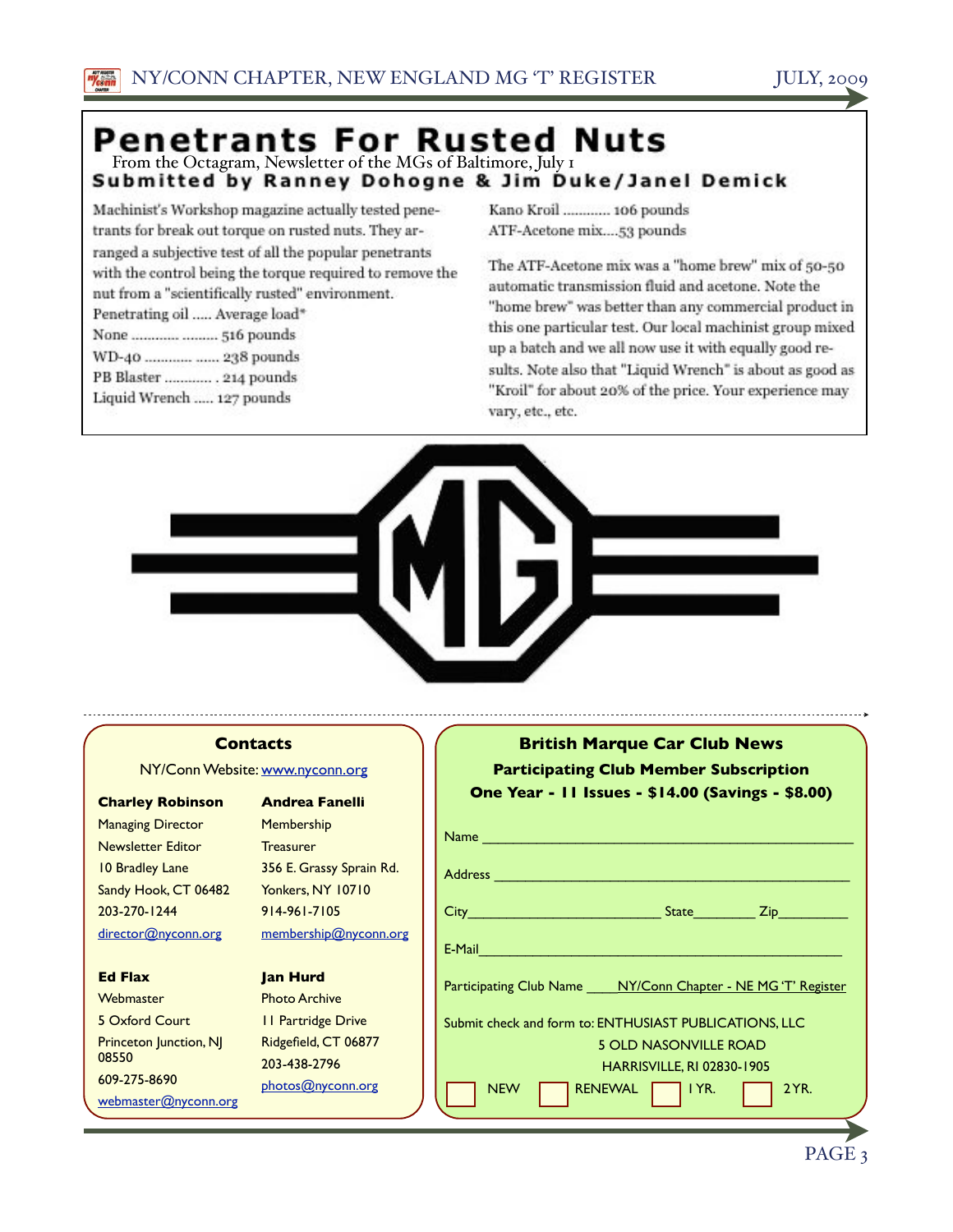#### LED TAIL LIGHTS FOR MG'S AND OTHER BRITISH CARS

By John Treible, MOWOG News, Connecticut MG Club

*Something that is always in the back of my mind when driving one of my MG's, especially at night, is the diminutive size and relative dimness of my tail lights; Is that mammoth SUV going to run over me when I slow to make a turn? Well, Steve Kolseth has come up with a product that may help ease your mind if you have similar thoughts. Here's the report from the MOWOG News:*

*Steve Kolseth says: I started a small business designing and manufacturing LED tail lights for MG*'*s and other British clubs. I am offering an introductory discount to all British Car Club Members. Call or email for details.* Extract from Steve's web site is below. Check it out!! **[www.classicautoleds.com](http://www.classicautoleds.com)**

The goal of Classic Auto LEDs is to design and manufacture LED tail lights, front parking/turn signal lights, and side running lights for British, European, and Japanese classic/vintage cars. We can design and build LED lights for other cars, motorcycles, boats, etc. Call for details. Features:

**(b)** Wiring Error Protection: Precision diodes protect each tail light circuit from incorrect wiring.

**[6] Controlled Current: Our LED lights use electronic circuits to control the current for each light** section (tail light, brake light, and turn signal (if available)). They are the same brightness over a wide voltage range.

! Over voltage protection: Prevents over voltage damage from an incorrectly adjusted or faulty charging system. Tested to 30VDC without damage.

**I** Direct Wiring: This method eliminates the possible problem of faulty ground connections through the stock bulb socket.

**(5)** Available for Negative or Positive ground electrical systems.

! We place LEDs to light the entire tail light lens including the stock reflector areas. We have turn signal LEDs pointing to each side of the lens (if there is space in the lens assembly) creating better visibility to drivers in the next lane.

All products are designed and manufactured in Oregon, USA

For Order Information Email: [steve@classicautoleds.com](mailto:steve@classicautoleds.com) Phone: 541-619-8335

**LED INSTALLATION (JT)** I ordered a set of these LED's for both my MGB and MGA. Installation in the MGB was straightforward and easy. **IF** your existing wiring is in good shape it would take about an hour for the installation but that's a **BIG IF**. Who knows what you might encounter when you go digging into 37 year old wiring. I found some POS (Previous Owner Syndrome) wiring issues that had to be addressed first so the job actually took me about 6 hours All in all the LED installation was the easiest part of the job and the results are outstanding. That 18 wheeler might actually see us the next time we take to the highway. The LED's are a bit pricey but it's obvious that a lot of work went into developing and producing them and if it helps make the LBC safer while on the road I feel they were well worth the cost.

#### **Interesting Web Site to Check**

**From Jack Long (Octagram Newsletter of the MGs of Baltimore, July 1, 2009) this is a commentary by Arlo Guthrie about him purchasing a 57 red MGA from Pete Seeger several years ago. Running time @ 6 min. <http://www.youtube.com/watch?v=nfS6uh6YVTY>**

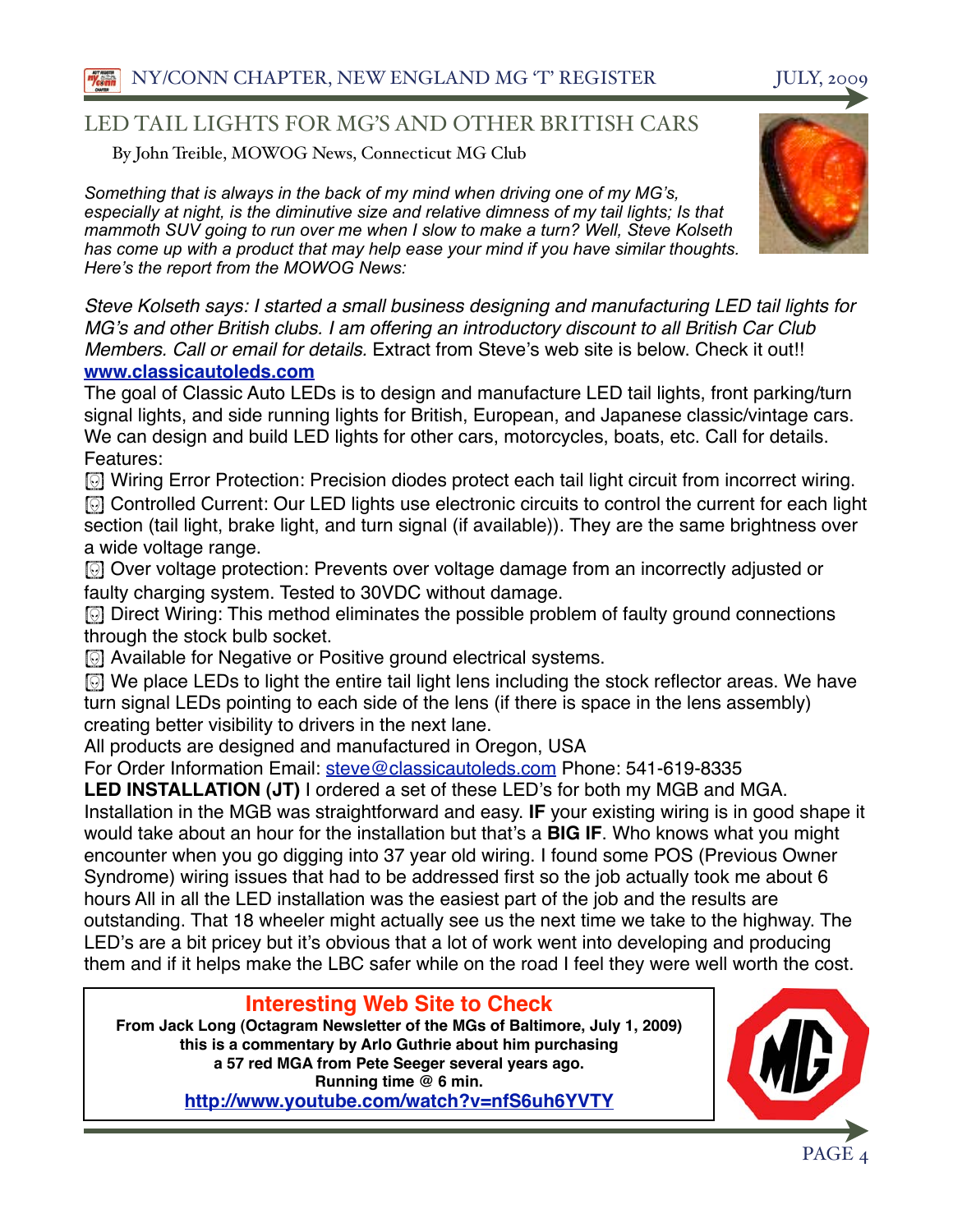#### MAGNETIC DRAIN PLUGS

mgTalk, Newsletter of the Southeastern MG T Register, Ltd, Volume 35, Number 7, July 2009

Magnetic drain plugs, according to an SAE paper which describes carefully documented tests, will double the life of transmissions and differentials. They extract all ferrous metal which the unit is continually creating and which may pass through and damage highly polished bearings with the unfiltered oil. The same is true of engines that do not have full flow filtration.

 They are a 100 percent contaminant remover as long as the contaminant is iron based, which we know is not always the case. Magnetic plugs are used extensively in aircraft and heavy machinery oil systems.

 Perhaps as important, they allow you to see wear in the unit in which they are installed. I found a piece of a gear tooth in one of my gearboxes. Upon disassembly I found a badly chipped tooth, which could have created very expensive damage. Gearboxes do not have a filter as engines do, so they have no protection. A magnetic drain plug is strongly recommended. In that no major parts supplier offers these items for XPAG/EG engines or any MG gearboxes, we can now provide them.

MG TC, TD, TF new gearbox magnetic drain plug with gasket . \$35.00 plus shipping.

MG TC, TD, TF new engine magnetic drain plug with gasket \$25.00 plus shipping.

MG A, MGB new gearbox magnetic drain plug. \$25.00 plus shipping

MG A, MGB new engine magnetic drain plug with gasket. \$12.00 plus shipping

Blair Engle The Classic MG Shop 4068 Roscrea Drive Tallahassee, FL 32309 850-385-2921 [bengle001@comcast.net](mailto:bengle001@comcast.net)

Vintage racers, let me know if you would like me to drill a safety wire hole!.

#### TIMING IS EVERYTHING (PART 2)

By Jim Lunson, Tech Committee.

Reprinted from The Spark with permission of the MG Car Club, Washington D.C. Cemtre

Where to set the timing? Following up last month's discussion, let's set the timing. I won't go into the basics, but look at the specifications for your car and it will say something varying between 10-15° BTDC at 600-1,000 rpm, with vacuum hose removed and plugged. This is a good place to start, but after many years of car changes and improvements, to gain maximum performance from the engine, some fine tuning is usually necessary. The final setting also depends on modifications (carbs, distributor, points, advance curve, etc) on the car and the primary use of the car. Timing is set by rotating the distributor in relation to the position of the pistons (clockwise to advance and counterclockwise to retard).

 For most of us MG drivers, street and highway driving is where we want optimum conditions. One good method to obtain the best setting for this use is to take the specified setting noted above and then advance the idle timing 3-4° more by again loosing the pinch bolt on the distributor housing and rotating the distributor slightly clockwise. Re-lock the bolt and run the car at 40

mph up a long fairly steep steady grade. If there is no pinging from the engine during this run, advance the distributor another 3-4° and try again. Keep repeating this step until pinging occurs, then back off to the previous setting and you're done. This system is not too precise but works pretty well as it finely adjusts the timing to match the carburetor and cam as well as the gasoline grade being used and the engine compression to provide a good setting for average driving conditions. The idea is to get the timing optimal where it is at the driving conditions most often encountered.

 Another idea put forth by John Twist, renowned MG expert, is to simply just adjust the distributor to 32° advance at 4,000 rpm. Again, this setting is fairly easy to obtain and will give good performance at average driving conditions. This is a setting that he has found to be very good for average driving conditions and again totally does away with trying to set it at idle. One trick in using this method is in getting this reading using a standard timing light. (Continued on Page 6)

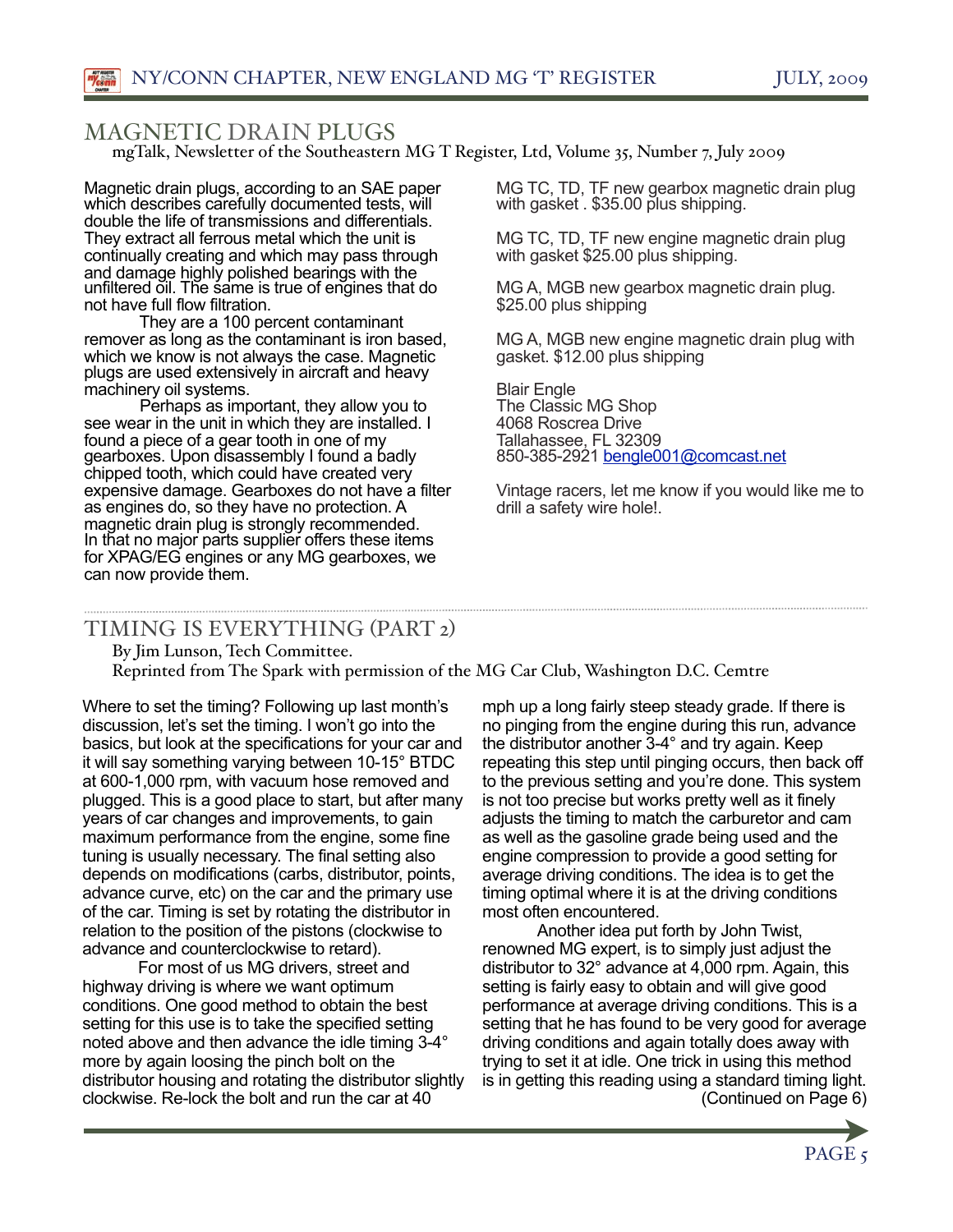## Timing is Everything Part 2 (Cont.)

 With the engine off, rotate the crankshaft pulley by hand until the timing mark aligns at the 20° mark. Then place a second scratch on the pulley back at the zero point. Once this mark is made, run the engine and set the timing as you would usually, only rev the engine to 4000 rpm and use the second mark to set the timing at 12°. This then yields a setting of 32° (20°+12°) which is what we are looking for.

 Both these methods work well and take into account all the factors involved. Plus they give a good setting at the main usage the car normally gets. It may not be the best at idle, but that is not the goal. Of course, if racing or lots of high speed interstate driving is anticipated, changes need to be made, following the same principles noted above.

 Manifold vs. ported vacuum Advance. As noted last month, most MGs require both vacuum and mechanical advance. This vacuum advance difference occurs where the little vacuum hose (or tube) to the distributor connects to the engine. Manifold advance obviously connects to the manifold, sometimes through the gulp valve, sometimes directly off the center pipe that connects the two carburetors feeding the engine. Ported advance on the other hand connects to a small port on one of the carburetors (usually the rear one). The difference is which side of the carburetor throttle plates the hose connects. There is much debate as to which system is best.

 Up to about 1967, all MGs used a ported vacuum advance. This provides no vacuum advance to the distributor when the engine is at idle, slightly reducing the engine's efficiency. Then, when the accelerator is pushed (such as when starting from a stop light), the throttle plates open, giving a surge of vacuum inside the carburetor. This surge then goes directly to the distributor, instantly boosting the advance. This increases engine performance just as you need it to accelerate. Idle is slightly weaker but initial acceleration is better.

 Starting around 1967 (in the middle of MGB production) emission controls started to come into play. One of the early methods to improve exhaust emissions was to relocate the vacuum hose to feed directly off the manifold. This advanced the timing at idle which improved idle operation and reduced emissions, but sacrificed that first burst of acceleration. Some say this hurt the MGB performance while others say the improved idle compensated for the loss. Two further changes to

manifold vacuum advance were made later as emission requirements tightened. First was the gulp valve addition which adjusted the manifold vacuum with the air pump. This valve reduced the vacuum pressure depending on acceleration needs of the engine, further reducing the vacuum advance available to the distributor. And lastly, with the introduction of the single carburetor on the MGB, an electric switch/solenoid (TCSA) was inserted in the vacuum line, cutting off all vacuum advance to the distributor except in forth gear. These changes hurt engine acceleration as the use of vacuum advance was greatly restricted and the distributor had to rely much more on the mechanical advance system to maintain performance (more reactive and slower remember last month).

 Some MG owners removed the TCSA switch and run the hose line directly to the distributor giving vacuum advance in all gears. And some have tapped the hose directly off the manifold to bypass the gulp valve, also increasing vacuum advance. These changes get into modified cars as opposed to keeping everything exactly stock, but they improve performance. It is difficult to switch to ported vacuum advance unless you change carburetors to get one with the port built in.

 One problem I encountered in fine tuning the timing on my car concerned the pinch bolt and clamp. On the MGB, this bolt is way down beside the engine block. My idea when fine tuning was to get a wrench with an extra long handle. Then I could loosen and tighten this bolt without reaching down next to a hot block. This worked great until one day on a Sunday drive, suddenly the engine started running very rough and would hardly idle. Upon checking under the hood for the problem, I reached for the distributor. It came completely off in my hand. Seems that with the longer wrench, I was really tightening this pinch bolt to where it squeezed the clamp so hard it forced the distributor up and out of the clamp. So, when setting the timing, tighten the bolt to hold the distributor where you want it, but don't over tighten it or you may lose all your timing work.

There are many other ideas and tips on setting the ignition timing on our cars, but this gives a few of the latest ideas on what goes on and how to get the most from our MGs. So keep the cars running, and perfect your timing as you roll along.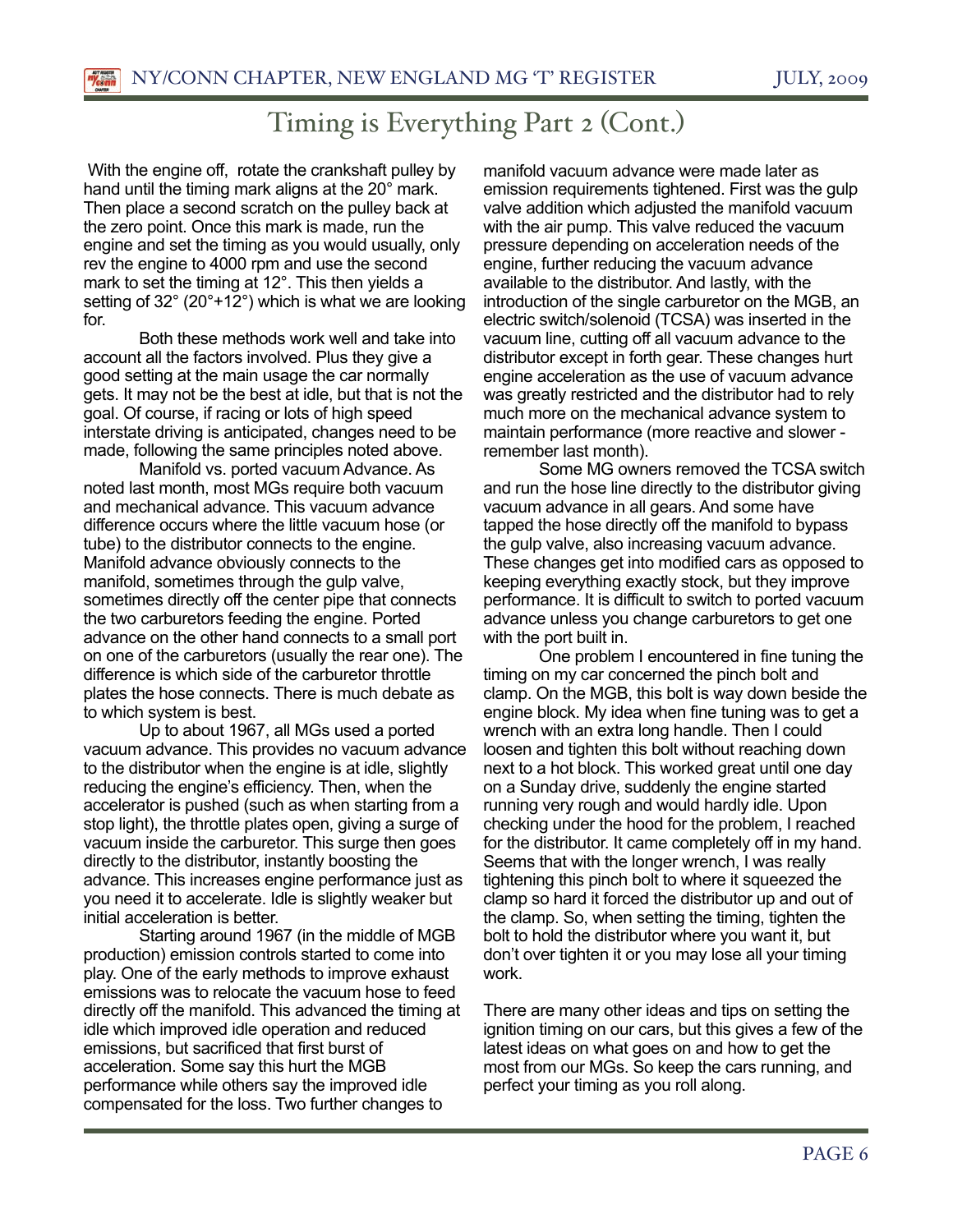### BRITISH INVASION WEEKEND, STOWE, VT - SEPTEMBER 18-20, 2009



The largest All British Car show in the eastern USA attracting over 650 British Cars from the USA and Canada. Held each September on the weekend of the 3rd Saturday in the month of September in scenic Stowe, VT. Activities include THURSDAY: a scenic back-roads Lake Champlain Driving Tour. FRIDAY: Stowe Back Roads self-guided driving tour; Registrant's Reception at the Stowe Special Events Field; Registration from noon to 7:00 PM; Vendor Marketplace, Car Corral opens; Street party with live band on Main Street in downtown Stowe till 9:00 PM. SATURDAY: British Classic Motorcar Show (People's Choice); Concours d'Elegance (Judged Competition); Car Corral; British Marketplace; British Pub; Awards Program; SUNDAY; Notch Run morning drive; Competition of Colors; Tailgate Picnic Competition; Back Seat Drivers; Competition; Driving Review of Saturday Winners; Car Corral; British Marketplace; British Pub; Awards Program. This year the event will be filmed by Dennis Gates of *"My Classic Car"* for the SPEED Network. Event Sponsor *Meguiar's* Products.

For Registration form and details: [www.britishinvasion.com.](http://www.britishinvasion.com) Car Show registration \$55.00 for weekend. General Admission \$15/person for a 2-day pass (Sat/Sun).

#### **THURSDAY 9/17/09**

10:00 AM - Lake Champlain Driving Tour

#### **FRIDAY 9/18/09**

 Registration 12:00 Noon till 7:00 PM British Marketplace - Noon to 6:00 PM Vermont Countryside Drive - 2:00 – 4:00 PM Registrants Reception @ Show field  $-4:00 -$  Competition of Colors  $-9:00$  AM  $-2:00$  P 6:00 PM Village of Stowe, Main Street Block Party w/ Beatles Live Band 6:00- 9:00 PM

#### **SATURDAY 9/19/09**

 British Classic Motorcar Show (People's Choice)

 Concours d'Elegance (Judged Competition) Car Corral 8:00 AM – 5:00 PM British Marketplace 8:00 AM – 5:00 PM British Pub 9:00 AM – 5:00 PM

#### **SUNDAY 9/20/09**

 Smugglers Notch Run – 8:30 AM Tailgate Picnic Competition – 10:30-1:00 PM Back Seat Driver's Competition – 10:00 WINNERS Drive By & Review – 11:00 AM Car Corral  $9:00$  AM  $-3:00$  PM British Marketplace 9:00 AM – 3:00 PM British Pub 9:00 AM – 1:00 PM